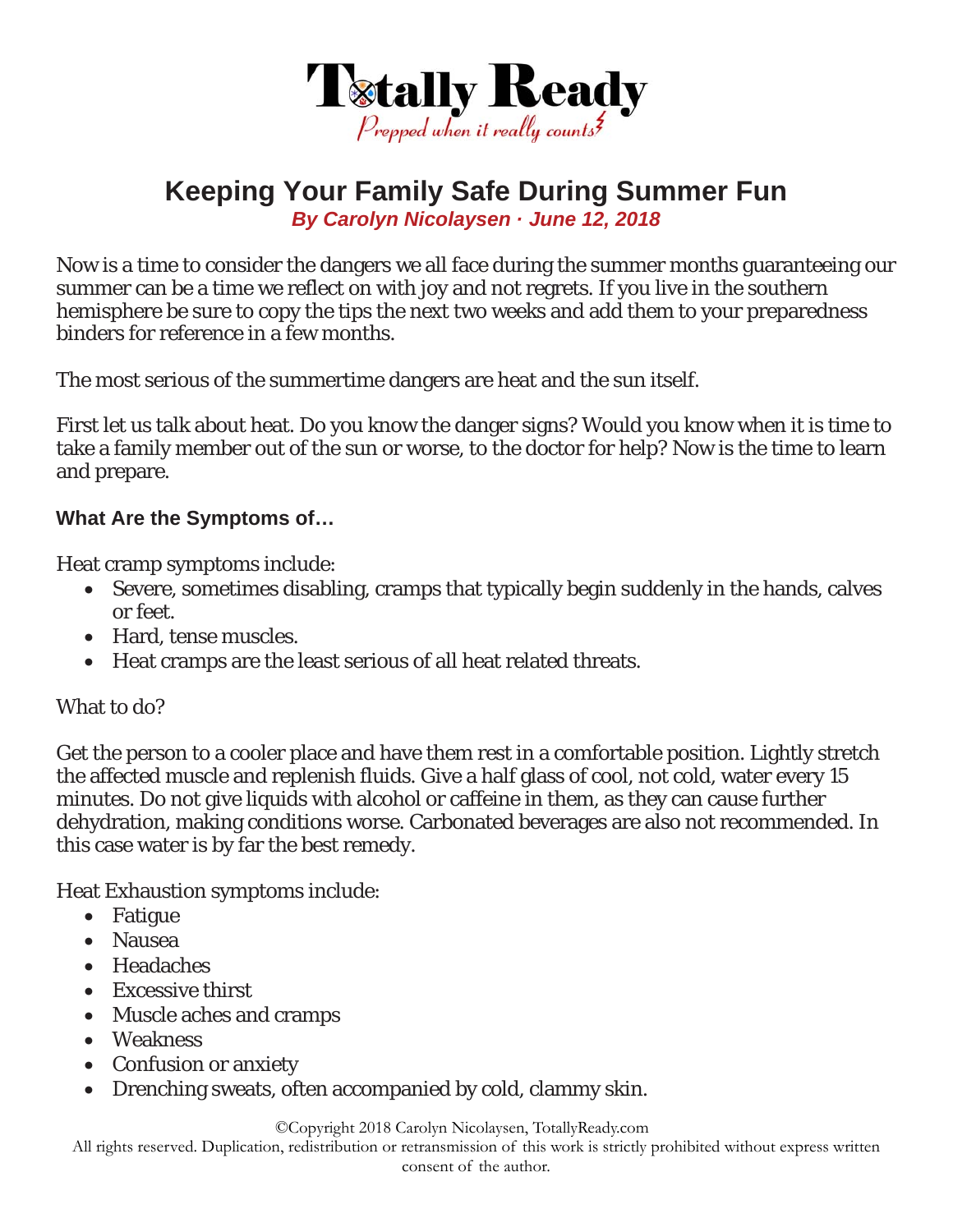

- Slowed or weakened heartbeat or dramatically increased heart rate.
- Dizziness
- Fainting
- Agitation

Heat exhaustion is more serious than heat cramps and can quickly cause a serious health issue.

What to do?

Get the person out of the heat and into a cooler place. Remove or loosen tight clothing and apply cool, again not cold, wet cloths, such as towels or sheets. Change cloths often too keep them cool. If the person is conscious, give cool water to drink. Make sure the person drinks slowly. Give a half glass of cool water every 15 minutes. Let the victim rest in a comfortable position, and watch carefully for changes in his or her condition. If they do not improve after 30 minutes get to a doctor.

Heat Stroke symptoms include:

- Nausea and vomiting.
- Dizziness or vertigo.
- Hot, flushed, dry skin.
- Rapid heart rate.
- Decreased sweating.
- Shortness of breath.
- Decreased urination.
- Blood in urine or stool.
- Increased body temperature (104 to 106 degrees Fahrenheit).
- Confusion, delirium or loss of consciousness.

Heat stroke is a life-threatening condition. Help is needed fast. Please take note of the fact that heat stroke has some symptoms that may be confusing. For example, decreased sweating seems like it should mean a person is struggling less and cooling down yet it is a sign of great distress. Be aware a heat stroke victim will not have all of these symptoms but rather a combination of a few.

What to do?

If you suspect heat stroke or if you are unsure call 9-1-1 or your local emergency number immediately. Move the person to a cooler place. Quickly cool the body. Immerse victim in a cool bath, not cold, or wrap wet sheets around the body and fan your victim. Watch for signals of breathing problems. Keep the person lying down and continue to cool the body any way you

©Copyright 2018 Carolyn Nicolaysen, TotallyReady.com

All rights reserved. Duplication, redistribution or retransmission of this work is strictly prohibited without express written consent of the author.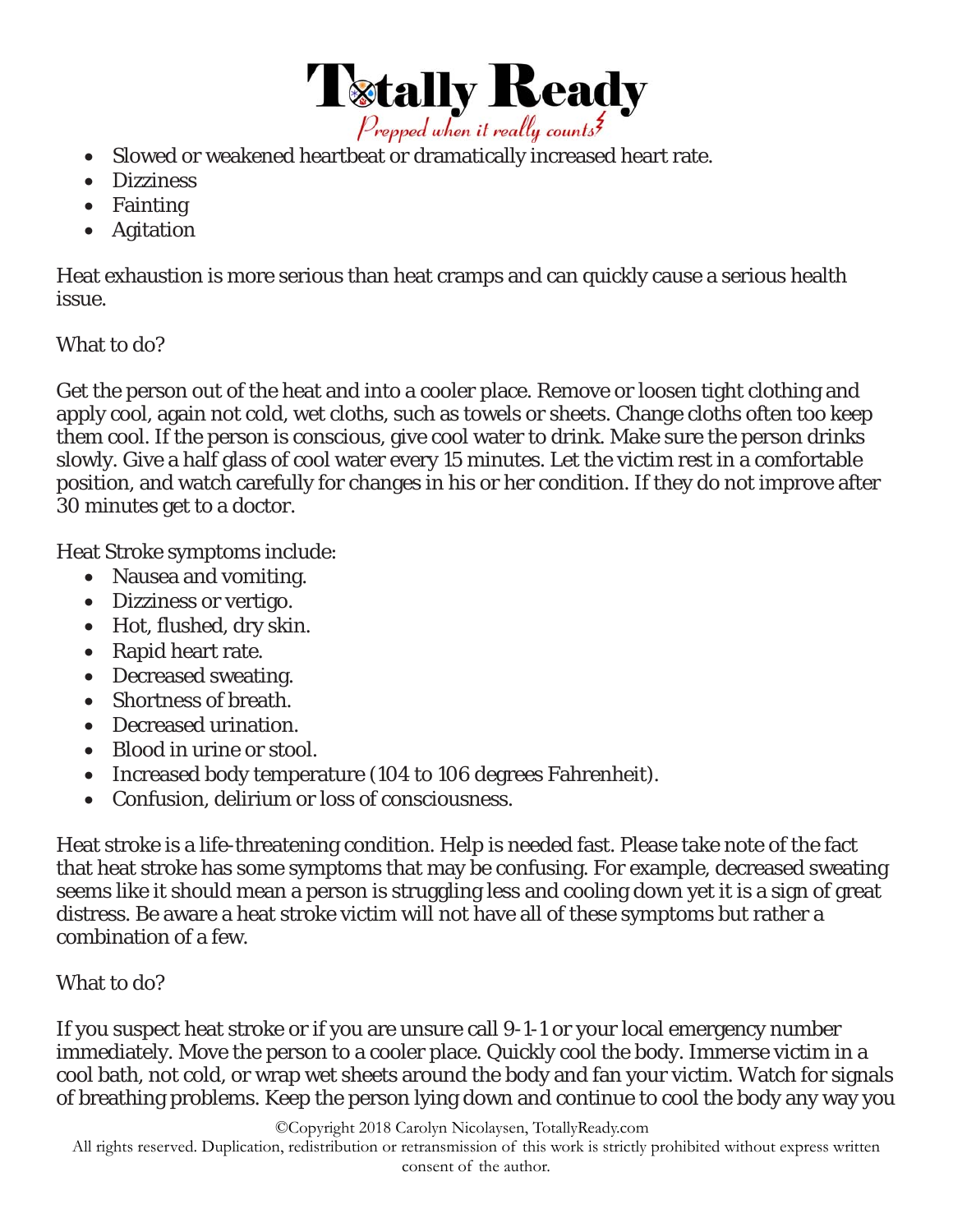

can. If the victim refuses water, is vomiting, or there are changes in the level of consciousness, do not give anything to eat or drink. If they are conscious and willing you may give small sips of water or let them suck water from a wet, clean towel or new sponge.

The sun is the next big challenge when keeping summers safe. Sunburns not only hurt now but cause damage that can result in big health concerns later. We hear so many contradicting opinions on sun protection that you really need to be careful and prayerful as you deal with this issue in your family.

One things that is universally endorsed is removing yourself and others from direct sun. When camping, lounging on the beach or playing in your own yard provide shade. The problem is we often underplan for time in the sun.

Consider a day at the beach. You pack a beach umbrella, maybe even two, but is that enough? Can your entire group all sit and be shaded at the same time, including the kids building sand castles? Would a couple dining flies or four or five umbrellas be the better choice?

This same principle applies at home. Is your play area or pool in the shade morning and afternoon or should you be creating shade at some times of the day? We don't often think to use a shade sail or patio umbrella to shade the pool. Sun reflecting off the water increases the likelyhood of a severe burn.

A few years ago we attended a HAM radio field day. This is a day when ameteur radio operators around the world set up their stations and compete to see how many contacts they can make in a 48 hour period. We set up under our pop up canopy but as the day progressed the sun invaded the side of our set up and half the area was in the sun. I quickly grabbed a blanket from the truck and using safety pins, folded the blanket over the bars and created shade. The lesson, be prepared to create new shade as the sun moves.

There are other protections from the sun. Hats are a must when spending time in the sun. Wide brims are the best and there are great syles for both men and women. For your 120 hour kit and auto kits be sure to include baseball caps or cloth wide brim hats that can be folded flat.

Sun block clothing is also a great option. This clothing can provide UPF 50 and above and relieves you of the challenge of keeping sun screens applied.

Finally we need to discuss sun screens. There is controversy surrounding this method of prevention but the best advice and most agreed upon advice is to use them. Sun screens do contain chemicals which are absorbed by the skin. For this reason do not wear sunscreen if you are going to be in the sun for just a short time. It is also important to avoid sunscreen when in the sun briefly because they block the absorption of vitamin D which is essential for

©Copyright 2018 Carolyn Nicolaysen, TotallyReady.com

All rights reserved. Duplication, redistribution or retransmission of this work is strictly prohibited without express written consent of the author.